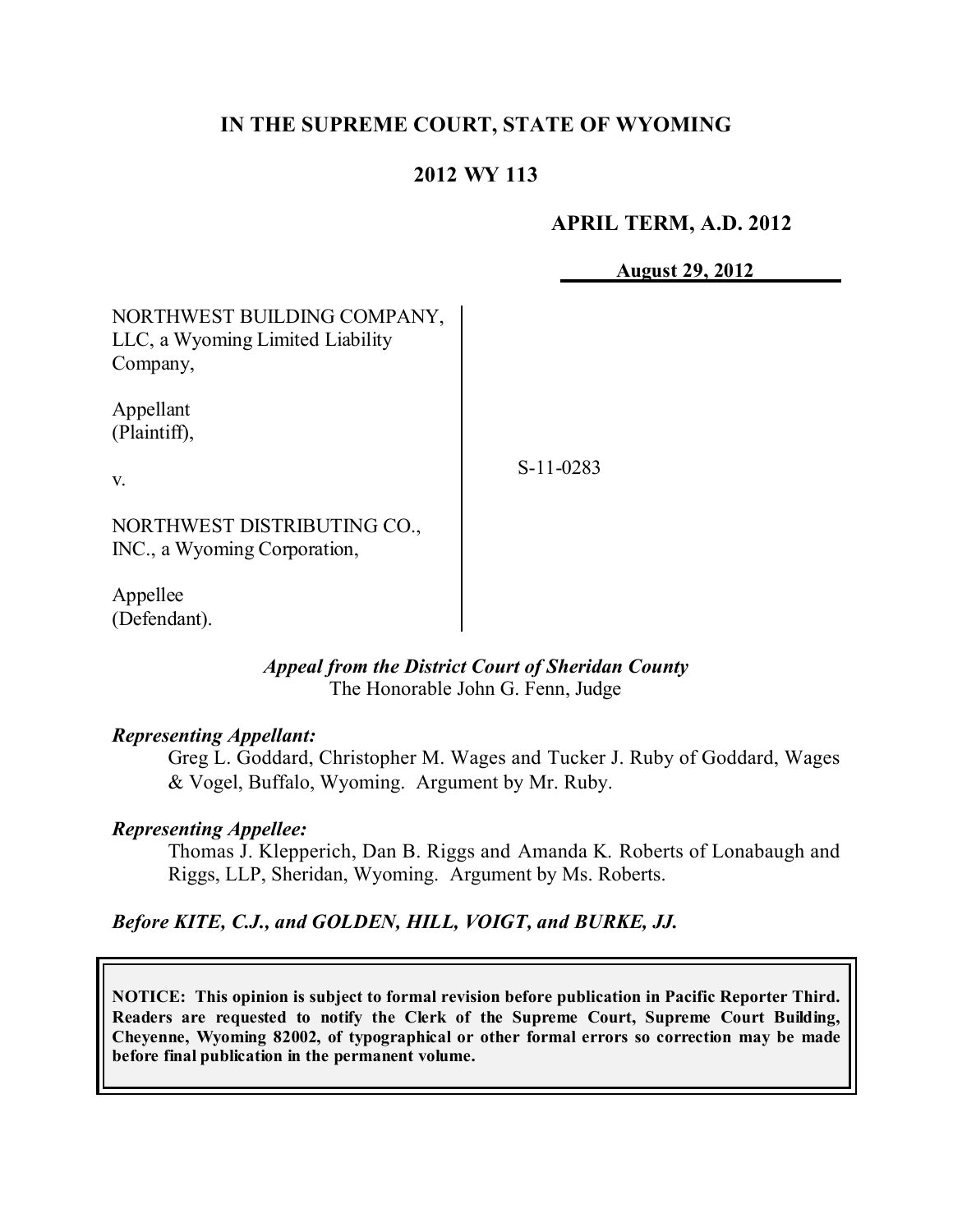## **KITE, Chief Justice.**

[¶1] Northwest Building Company, LLC (Contractor) performed construction services for Northwest Distributing Co., Inc. (Owner) on a Taco John's/Good Times facility in Gillette, Wyoming. Contractor brought an action against Owner seeking payment for its services, and Owner counterclaimed. After Contractor's attorney moved to withdraw, the district court ordered Contractor to find substitute counsel by the pretrial conference. When Contractor was unable to find substitute counsel by the deadline, the district court sanctioned it by dismissing its complaint and granting judgment in favor of Owner on its counterclaims. Contractor appealed, raising a number of procedural issues.

[¶2] We affirm.

### **ISSUES**

- [¶3] Contractor presents several issues for our review:
	- 1. Whether the District Court abused its discretion when it allowed [Contractor's] counsel to withdraw when no new counsel had entered a written appearance on [Contractor's] behalf.
	- 2. Whether the District Court abused its discretion when it dismissed all of [Contractor's] claims with prejudice and entered judgment against [Contractor] on all of [Owner's] counterclaims in its *Order Granting Motion to Withdraw and Imposing Sanctions,* and denied [Contractor's] motion to set aside those sanctions in its *Order Denying Motion to Set Aside Sanctions.*
	- 3. Whether the District Court erred when it considered [Contractor's] *Notice of Appeal,* dated May 31, 2011, appealing the District Court's *Order Granting Motion to Withdraw and Imposing Sanctions* and *Order Denying Motion to Set Aside Sanctions* premature.
	- 4. Whether the District Court erred when it maintained jurisdiction over the case, proceeded to a hearing on the damages owed [Owner] on [Owner's] counterclaims on July 29, 2011, and awarded [Owner] damages pursuant to its counterclaims in its *Judgment,* dated September 19, 2011.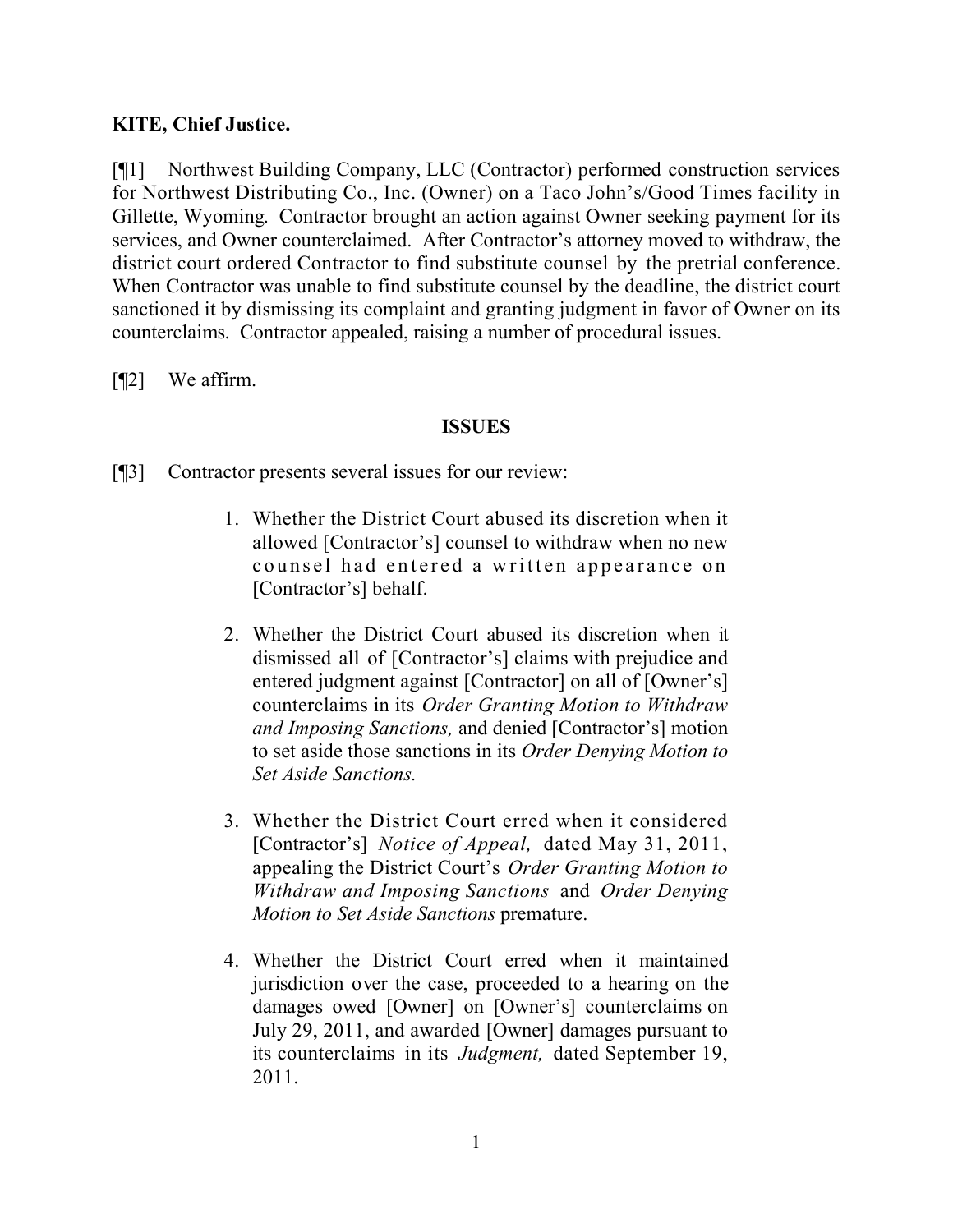5. Whether the District Court abused its discretion when it struck [Contractor's] *Statement of the Evidence or Proceedings* from the record on appeal in its entirety.

Owner's statement of the issues is similar.

## **FACTS**

[¶4] The underlying facts are of little relevance to the issues on appeal, so we will simply provide some basic background of the controversy. In Spring 2006, Owner and Contractor entered into an oral agreement for construction services on a Taco John's/Good Times facility in Gillette. Disputes arose over the scope and quality of Contractor's work and its right to payment.

[¶5] On October 31, 2008, Contractor filed suit against Owner stating claims for payment of debt, unjust enrichment, lost business opportunity and breach of the implied covenant of good faith and fair dealing. Owner responded denying liability and counterclaiming for breach of contract and unjust enrichment. The case proceeded, and the district court granted Owner's motion to strike Contractor's expert witness and motion for partial summary judgment on Contractor's lost business opportunity claim.

[¶6] On March 22, 2011, Contractor's attorney filed a motion to withdraw, and the district court held a hearing on the motion on April 12, 2011. At that time, the district court indicated that it was going to allow Contractor's attorney to withdraw and ordered it to obtain substitute counsel by the pretrial conference on April 19, 2011. The court stated that substitute counsel would have to be ready for trial commencing May 24, 2011.

[¶7] Although it attempted to find substitute counsel by the April 19 deadline, Contractor was unable to finalize a representation agreement with its new counsel by that date. Pursuant to Owner's motion for sanctions, the district court dismissed Contractor's complaint, entered judgment against Contractor on Owner's counterclaims and stated that a hearing to determine Owner's damages would be convened at a later date. A few days later, Contractor finalized an agreement with new counsel who entered an appearance and filed a motion to set aside the sanctions. The district court denied the motion to set aside the sanctions.

[¶8] On May 31, 2011, Contractor filed a notice of appeal from the order granting the motion to withdraw and imposing sanctions and the order denying its motion to set aside the sanctions. Because the various court hearings had not been reported, Contractor also filed a "Statement of the Evidence or Proceedings" pursuant to W.R.A.P. 3.03, which Owner objected to as including improper argument and information that was not provided during the evidentiary hearings.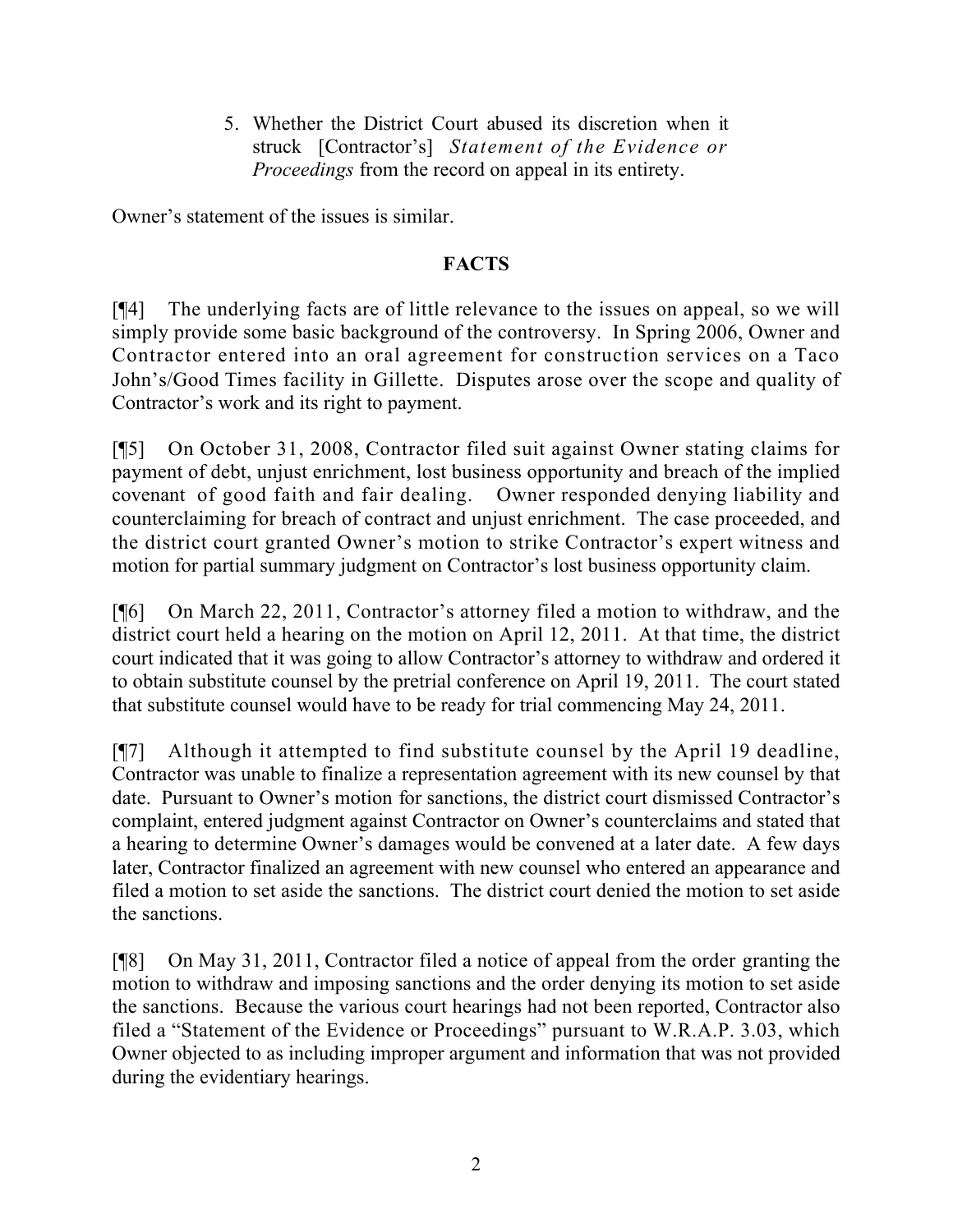[¶9] The parties eventually stipulated to the amount of Owner's damages, and, on September 19, 2011, the district court entered judgment in accordance with the stipulation. It also ordered the parties to supplement their submissions regarding the statement of the evidence. Contractor filed a second notice of appeal from the judgment awarding Owner damages, but did not file a supplement to its statement of the evidence and the district court struck it from the record.

## **DISCUSSION**

# *1. Motion to Withdraw*

[¶10] Contractor claims the district court erred by allowing its attorney to withdraw without requiring substitute counsel to first enter an appearance. "[I]ssues concerning the withdrawal of counsel . . . are matters which are left to the sound discretion of the trial court and will not be upset on appeal absent a demonstrated abuse of discretion." *Byrd v. Mahaffey,* 2003 WY 137, ¶ 5, 78 P.3d 671, 673 (Wyo. 2003).

> An abuse of discretion is found only when a court acts in a manner which exceeds the bounds of reason under the circumstances. The ultimate issue is whether the trial court could reasonably conclude as it did.

*Id.*

[¶11] Rule 102(c) of the Uniform Rules for District Courts governs the procedure for an attorney to withdraw from a case:

> (c) Counsel will not be permitted to withdraw from a case except upon court order. *Except in the case of extraordinary circumstances the court shall condition withdrawal of counsel upon the substitution of other counsel by written appearance.* In the alternative, the court shall allow withdrawal upon a statement submitted by the client acknowledging the withdrawal of counsel for the client, and stating a desire to proceed pro se. An attorney who has entered a limited entry of appearance shall be deemed to have withdrawn when the attorney has fulfilled the duties of the limited entry of appearance.

(emphasis added). The requirement for substitute counsel is mandatory under Rule 102(c). *Sims v. Day,* 2004 WY 124, ¶ 11, 99 P.3d 964, 968-69 (Wyo. 2004). The only exceptions to the rule are when the client consents to proceed *pro se*, *see, e.g*., *McGuire v. Solis,* 2005 WY 129, ¶ 13, 120 P.3d 1020, 1024 (Wyo. 2005), or extraordinary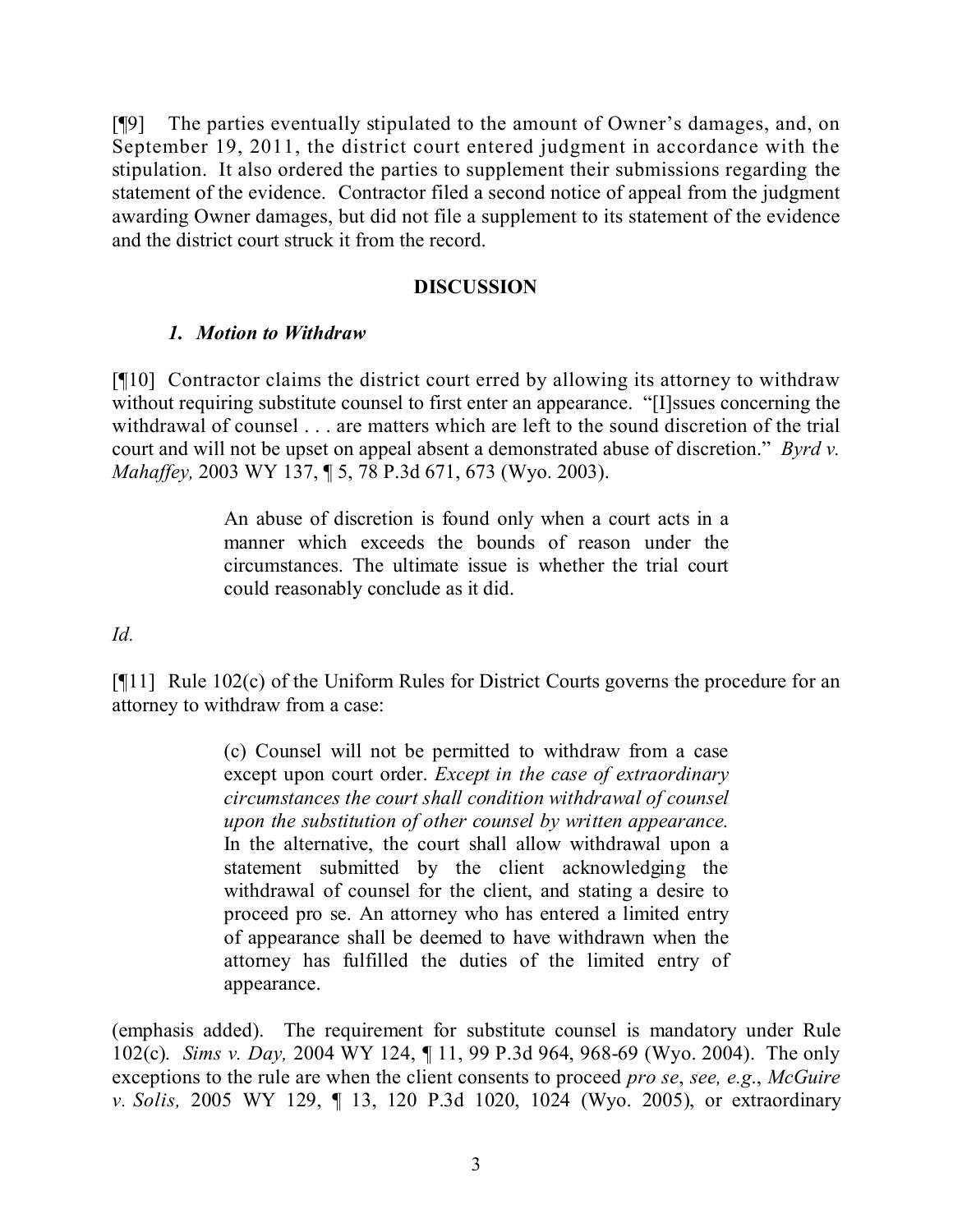circumstances exist. The district court stated that because Contractor is an "entity," it had to be represented by an attorney and could not proceed *pro* se. U.R.D.C. 101.<sup>1</sup> Consequently, the only justification for allowing Contractor's attorney to withdraw before substitute counsel entered an appearance was the existence of extraordinary circumstances.

[¶12] Contractor's attorney filed a motion stating several reasons for withdrawal, including Contractor failed to: produce income tax returns needed by its expert to prepare his report, which resulted in the expert being stricken as a witness; accept a certified mailing from counsel and respond to a regular mailing; and consistently pay for his services. After a hearing, the district court concluded that the attorney should be allowed to withdraw without substitute counsel first entering an appearance, but did not specifically find that extraordinary circumstances existed.

[¶13] In *Byrd,* we addressed the "extraordinary circumstances" requirement of Rule 102(c). The district court in that case also did not make a specific finding that extraordinary circumstances existed; however, we concluded the requirement was met because the record demonstrated that Byrd refused to keep appointments, did not respond to telephone calls, refused to execute a deed in accordance with an earlier agreement, communicated directly with the opposing party, refused to make payments to the opposing party as required by court order, and did not cooperate with discovery requests. *Id.,* ¶¶ 15-16, 78 P.3d at 675-76. The record also demonstrated that Byrd failed to "cooperate and obstructed the orderly progression" of the case, placing his counsel in a very difficult position. *Id.*, ¶ 16, 78 P.3d at 676.

[¶14] In *Sims,* by contrast, we concluded extraordinary circumstances did not exist when the attorney's motion to withdraw simply stated that representation had been "rendered unreasonably difficult by the client -- due to the client's neglect in communicating and complying with requests of [c]ounsel." We additionally concluded that the district court erred in allowing withdrawal of counsel because the client had not been given an opportunity to respond to the attorney's allegations before the motion was granted. *Sims,*  ¶¶ 11-13, 99 P.3d at 969.

[¶15] Comparing the circumstances in *Byrd* with the reasons set forth in the motion to withdraw in this case, we cannot say that Contractor's attorney's motion satisfied the extraordinary circumstances requirement. Byrd's actions were a great deal more

 $\overline{a}$ 

<sup>&</sup>lt;sup>1</sup> URDC 101(b) states: "Corporations and unincorporated associations (other than partnerships and individual proprietorships) may appear only through an attorney licensed to practice in Wyoming." Contractor is a limited liability company. Although Rule 101(b) does not specifically state that it applies to limited liability companies, no issue is raised with regard to the district court's ruling that Contractor had to be represented by an attorney.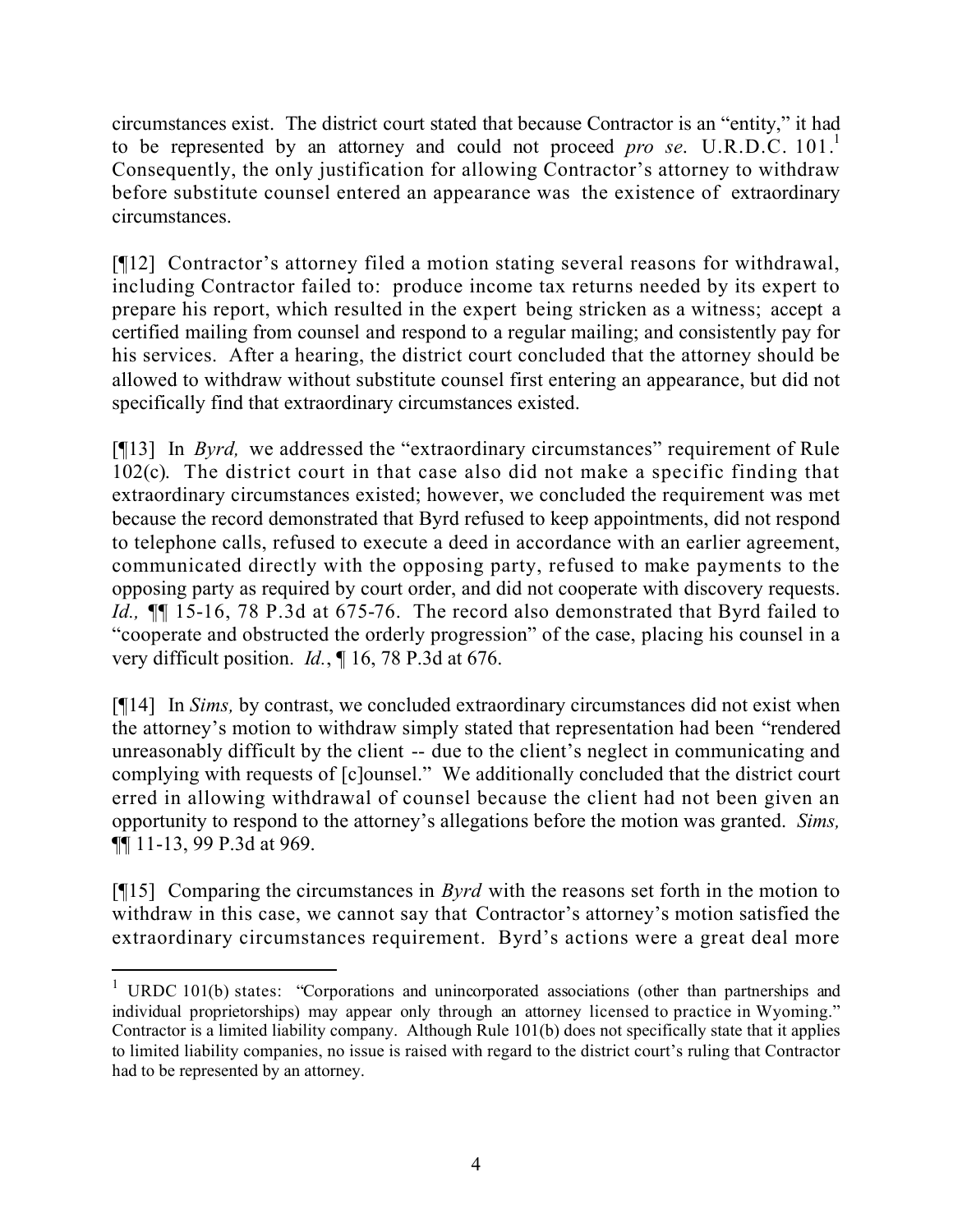egregious then those set out in the motion here. The first reason cited by Contractor's attorney for withdrawal—failure to provide income tax returns that led to the order striking Contractor's expert—is not entirely accurate. The order striking the expert included several bases besides the lack of information from Contractor. Moreover, the attorney's assertion that Contractor did not respond to two mailings (one certified and one regular) does not indicate the attorney attempted other means of communicating with the client that were rejected. Finally, lack of payment is not an "extraordinary circumstance." If we were to accept these grounds as adequate, the rule would essentially be swallowed by the exceptions.

[¶16] However, unlike in *Sims,* the district court in this case held a hearing on the motion to withdraw*.* After the hearing, the district court found that the circumstances justified allowing the attorney to withdraw without substitute counsel having entered an appearance. The district court recited the following basis for its decision:

> [Contractor's] counsel has worked extensively with the [Contractor] in an effort to resolve differences that have arisen among them, which differences include a lack of cooperation by the [Contractor] in the discovery process and in trial preparation. Despite those efforts by [Contractor's] counsel, the relationship between them has deteriorated to the point that it cannot be repaired. Consequently, the Motion of [Contractor's] counsel to withdraw is hereby granted.

[¶17] In determining whether withdrawal should be allowed in absence of replacement counsel, it is appropriate to consider the actions of the client and whether those actions contributed to the withdrawal request and weigh the right to counsel against the prompt administration of justice. "[T]he trial court is better able to judge the matter . . . and is more familiar with the background and general setting of the situation, which is frequently not embalmed in the formal record." *Byrd,* ¶ 19, 78 P.3d at 676, citing *Cates v. Eddy,* 669 P.2d 912, 915-16 (Wyo. 1983). The record on appeal does not contain a transcript of the hearing on the attorney's motion to withdraw and the record was not settled in accordance with W.R.A.P. 3.03. Consequently, we are left with "no choice but to assume that the evidence supports the district court's findings." *Kruse v. Kruse,* 2010 WY 144, ¶ 12, 242 P.3d 1011, 1014 (Wyo. 2010). Given the lack of a record and the fact that we defer to the district court in such matters, we conclude the district court did not abuse its discretion when it allowed Contractor's attorney to withdraw without first requiring substitute counsel to enter an appearance.

# *2. Sanctions*

[¶18] A district court has discretion in overseeing the conduct of court proceedings and imposing sanctions when a party violates its orders. *See, e.g*. *Lieberman v. Mossbrook,*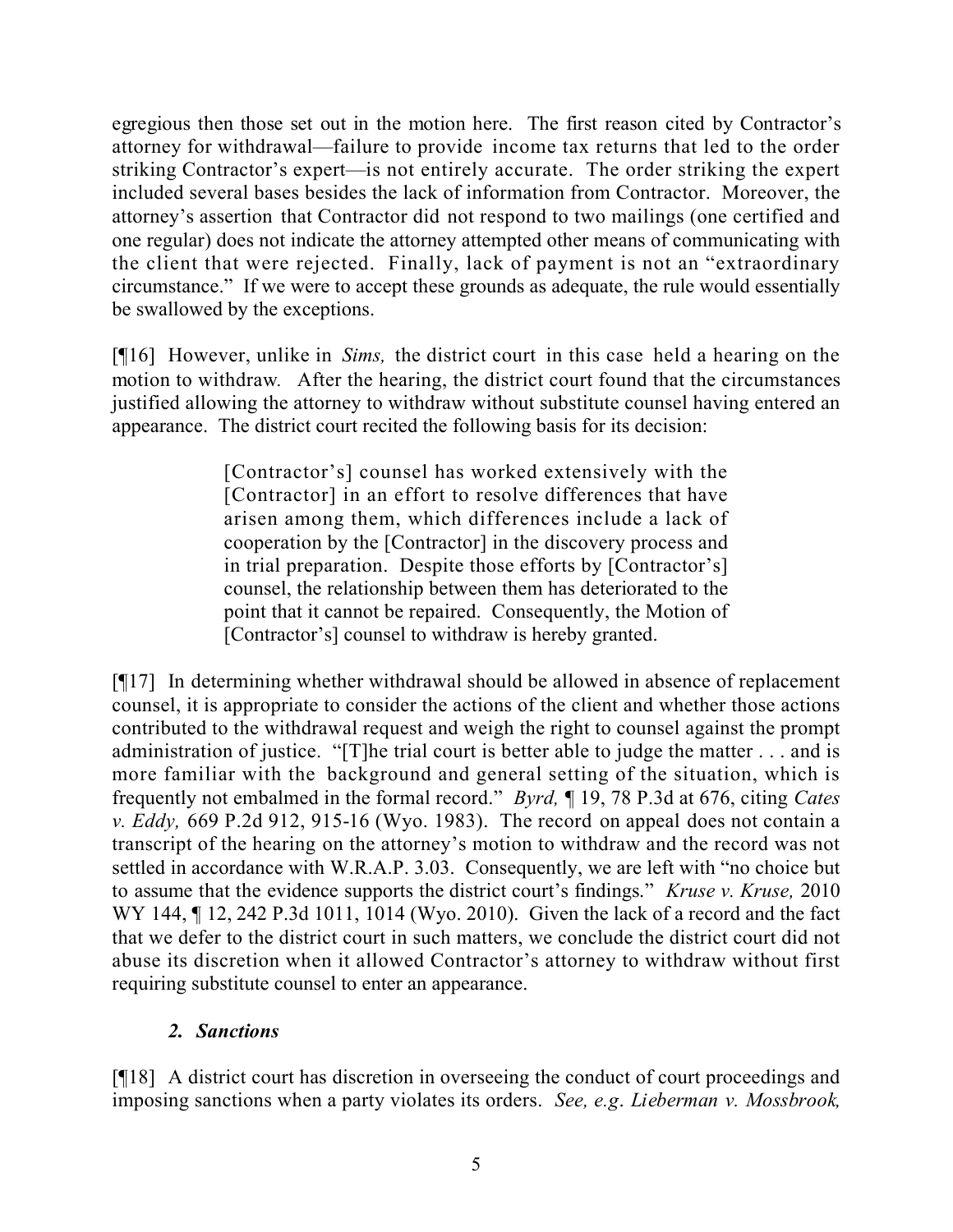2009 WY 65, ¶ 64, 208 P.3d 1296, 1314 (Wyo. 2009) (granting sanctions for violation of discovery requirements); *Terry v. Sweeney,* 10 P.3d 554 (Wyo. 2000) (imposing sanctions for violation of a liminal ruling that led to a mistrial). We review the district court's decision on sanctions for abuse of discretion. *Dollarhide v. Bancroft,* 2010 WY 126, ¶ 4, 239 P.3d 1168, 1170 (Wyo. 2010).

[¶19] After the district court allowed Contractor's attorney to withdraw, it imposed sanctions against Contractor for failing to comply with its order to secure substitute counsel. The sanctions included dismissal of Contractor's claims and entry of judgment in favor of Owner on its counterclaims. A few days later, new counsel entered an appearance on behalf of Contractor and filed a motion to set aside the sanctions, which the district court denied. Contractor claims the district court erred by imposing the sanctions and refusing to set them aside.

[¶20] W.R.C.P. 41(b)(1) authorizes a district court to dismiss a case for failure to comply with its orders:

> For failure of the plaintiff to prosecute or to comply with these rules or any order of court, a defendant may move for dismissal of an action or of any claim against the defendant. Unless the court in its order for dismissal otherwise specifies, a dismissal under this subdivision and any dismissal not provided for in this rule, other than a dismissal for lack of jurisdiction, for improper venue, or for failure to join a party under Rule 19, operates as an adjudication upon the merits.

In addition, a court has inherent authority to take actions necessary for it to perform its court functions. *Terry,* 10 P.3d at 558; *Bi-Rite Package, Inc. v. District Court of Ninth Judicial District,* 735 P.2d 709, 713-14 (Wyo. 1987). The sanction power extends to dismissal of a suit or entering default judgment against the offending party. *Dollarhide,* ¶¶ 10-11, 193 P.3d at 226; *Lieberman,* ¶ 64, 208 P.3d at 1314.

[¶21] This Court discussed the sanction of dismissal for want of prosecution in *Dollarhide,* ¶¶ 10-11, 193 P.3d at 226. We stated that, while the district court has discretion to sanction a party by dismissing the suit, dismissal is not a favored course of action as it "'has always been the policy of our law to resolve doubts in favor of permitting parties to have their day in court on the merits of a controversy.'" *Id.,* ¶ 10, 193 P.3d at 226, quoting *Waldrop v. Weaver,* 702 P.2d 1291, 1294 (Wyo. 1985). In determining whether the harsh sanction of dismissal is warranted, "the circumstances surrounding each case must be examined, keeping in mind the conflict between the need for the court to manage its docket for the purpose of preventing undue delay on the one hand, and the policy favoring disposition of cases on the merits on the other hand." *Randolph v. Hays,* 665 P.2d 500, 503 (Wyo. 1983).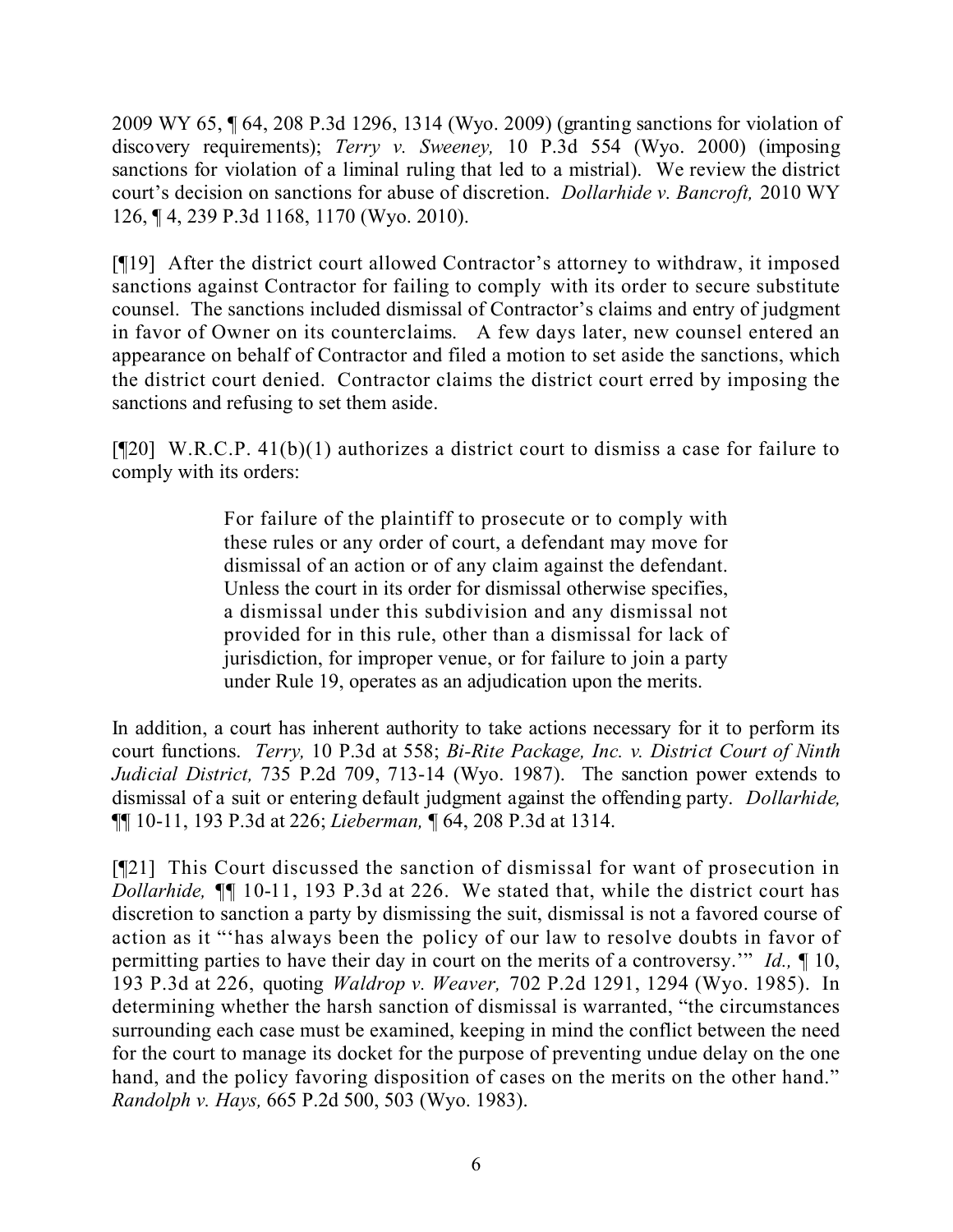- [¶22] The district court's sanctions order stated:
	- 3. The Scheduling Order entered on August 10, 2009, required that the parties be prepared for trial commencing May 24, 2011. The [Contractor] does not have counsel to represent it as of the granting of the Motion to Withdraw. Moreover, the [Contractor] is an entity and therefore cannot appear *pro se.* Consequently, the [Contractor] is not prepared to proceed at this time.
	- 4. The [Contractor] has had sufficient notice that its attorney intended to withdraw from this case to permit it to retain counsel prior to the Pretrial conference on April 19, 2011, but has failed to do so. The [Contractor] has also made no showing that it will be able to retain counsel and be prepared for trial by May 24, 2011, as required by the Court's Scheduling Order.
	- 5. If trial cannot be held on May 24, 2011, it is likely that the next available opening on the Court's calendar will be a year or more later. Requiring the [Owner] to wait that long for a trial because the [Contractor] is not able to honor the obligation placed upon it in the Scheduling Order would be unfairly detrimental to the [Owner].

. . . .

**IT IS FURTHER ORDERED, ADJUDGED AND DECREED** that [Contractor's] claims are dismissed with prejudice.

**IT IS[] FURTHER ORDERED, ADJUDGED AND DECREED** that judgment be entered in favor of the [Owner] on its Counterclaim, and that, given the [Contractor's] inability to rebut the same at tr[ia]l in accordance with the Scheduling Order herein, the . . . allegations in the [Owner's] Counterclaim are accepted by the Court[.]

[¶23] Again, Contractor does not provide a transcript or a statement of the evidence presented at the sanctions hearing to support its position that the district court abused its discretion by imposing the sanctions. Faced with a similar situation in *Terry,* 10 P.3d at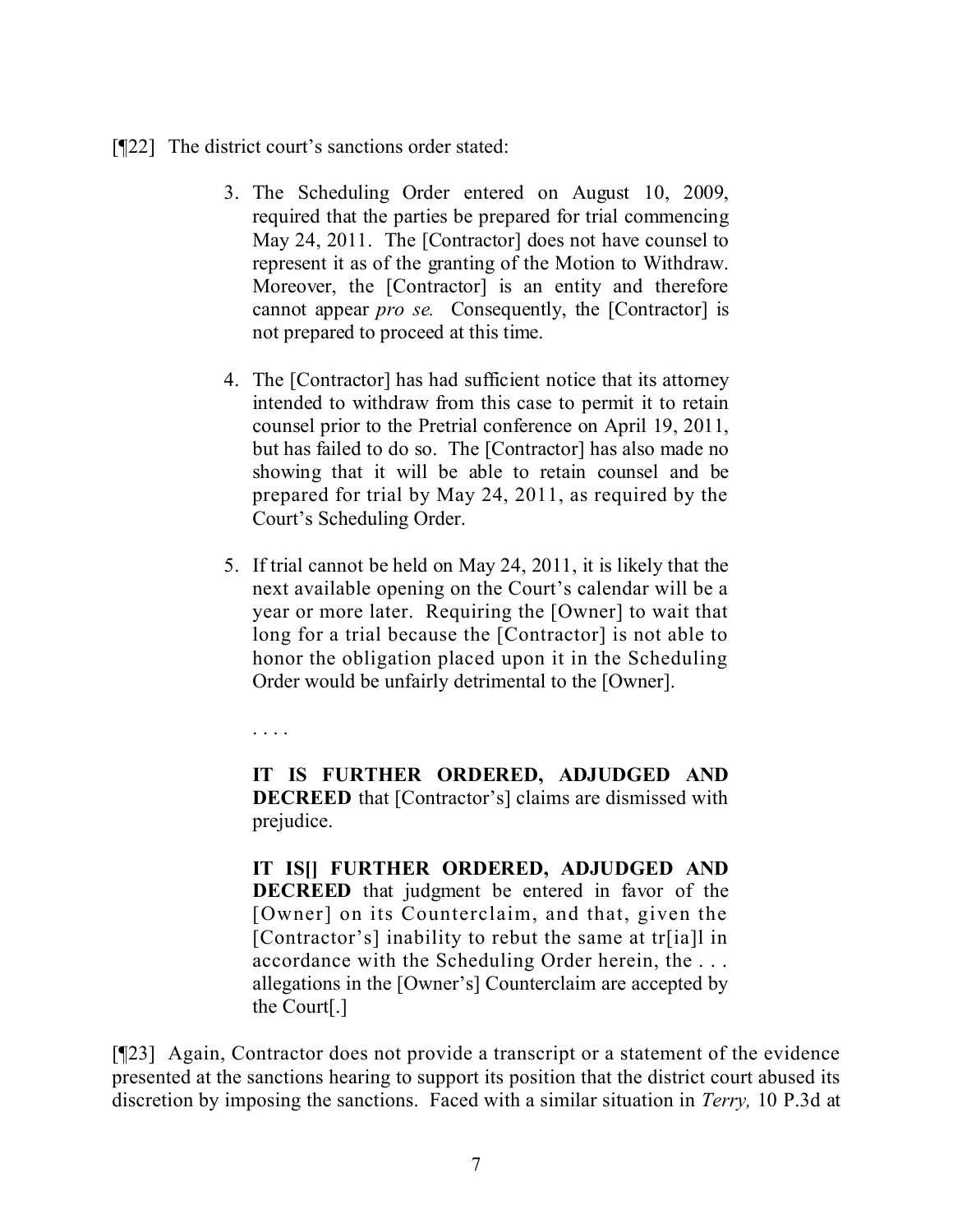558, we stated: "As this evidence is unavailable, we must assume the trial court conducted itself in a reasonable and rational manner." Here, it is clear Contractor did not comply with the district court's order to have substitute counsel in place by the time of the pretrial conference. Once the district court granted its attorney's motion to withdraw, Contractor was unrepresented. Given Contractor could not proceed *pro se*, it was unprepared to prosecute its own claims or defend against Owner's counterclaims. We acknowledge that the sanctions imposed here—dismissal of the primary suit and granting judgment in favor of Owner on its counterclaims—were harsh and, in general, are not favored. Nevertheless, applying our precedent which gives a court authority to enforce its orders and requires that we accept the district court's rationale when there is no evidence for us to review, we cannot conclude under the circumstances here that the district court abused its discretion by imposing the sanctions.

[¶24] Contractor also fails to establish the district court abused its discretion when it refused to set aside the sanctions. The district court's order explained:

- 1. This Court advised [Contractor] to secure new counsel prior [to] the pretrial conference scheduled for April 19, 2011.
- 2. [Contractor] failed to do so and, as a result, was not prepared to go forward with the trial commencing May 24, 2011, in violation of this Court's scheduling order.
- 3. If [Contractor] could have been ready to proceed to trial at the scheduled time, then it should have made arrangements before the date of the pretrial conference as ordered by this Court – not after.
- 4. [Contractor's] conduct in this matter has had detrimental consequences for both the [Owner] and this Court.
- 5. The trial date set to commence on May 24, 2011, has now been released.
- 6. Even if this Court were inclined to reset this matter, such would not likely occur for a year or more later.
- 7. This significant delay is unfairly detrimental to [Owner].

**IT IS, THEREFORE, HEREBY ORDERED, ADJUDGED AND DECREED** that the [Contractor's] Motion to set Aside Sanctions is hereby DENIED.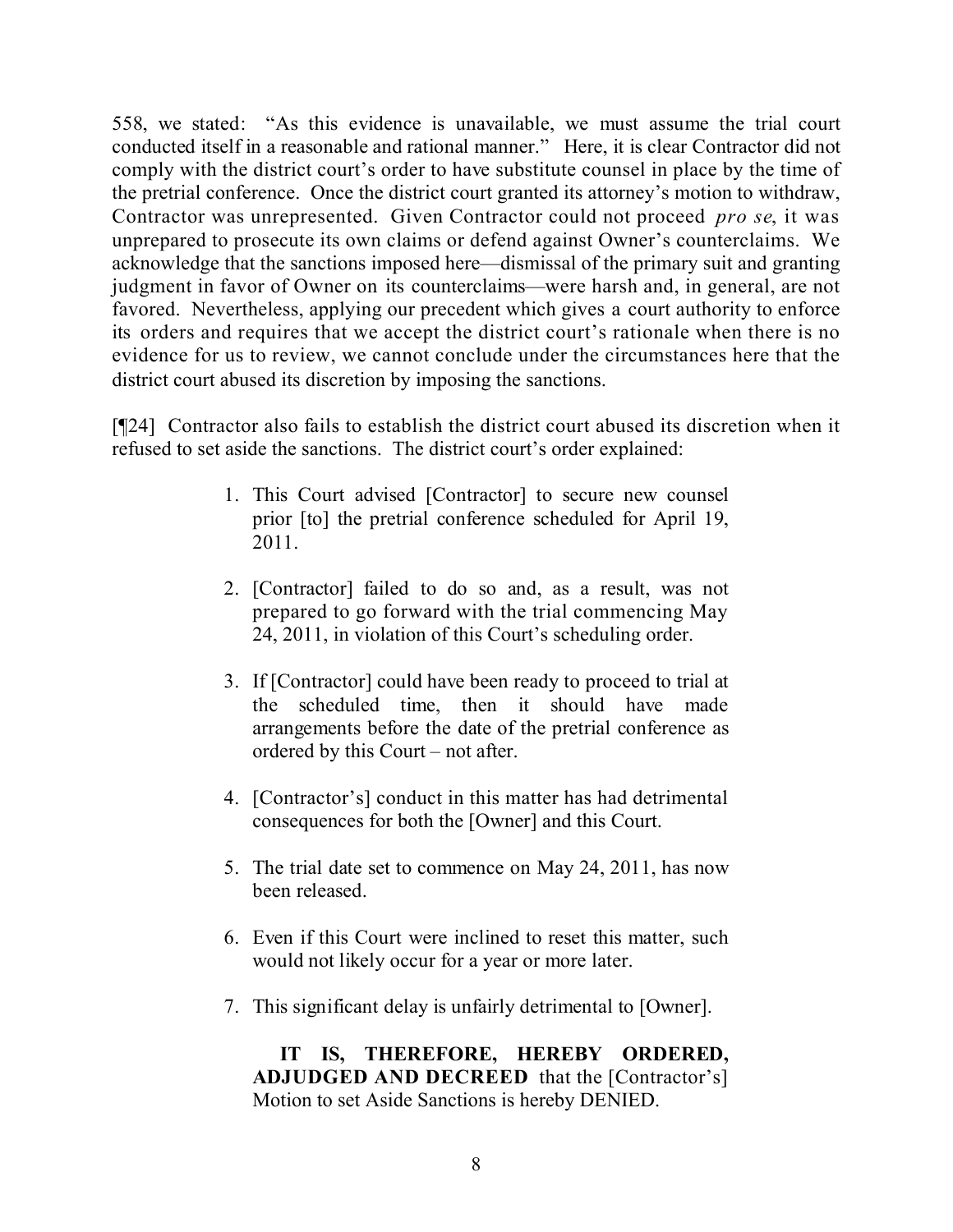[¶25] Contractor claims the district court should have set aside the sanctions because its new law firm entered an appearance three days after the case was dismissed and stated that it would be ready to try the case on the date originally set for trial. While Contractor may have been prepared to try the case and, consequently, ultimately comply with the scheduling order, the fact remains that it violated the district court's order to have substitute counsel in place by the pretrial conference. By the time Contractor's new counsel entered an appearance, the trial date had apparently already been released and there was no available date for a year or more. Given the lack of record and the significant discretion we accord a district court to manage its docket for the purposes of preventing undue delay, we cannot say the district court abused its discretion by refusing to set aside the sanctions.

## *3. Premature Notice of Appeal/District Court Jurisdiction*

[¶26] In its third and fourth issues, Contractor challenges the district court's declaration that its first notice of appeal was premature and claims the court did not have jurisdiction to determine Owner's damages after Contractor filed its notice of appeal. Both of these issues depend upon a determination of when a final appealable order was entered. The question of whether an order is appealable involves the jurisdiction of this Court and is, therefore, subject to *de novo* review. *Inman v. Williams,* 2008 WY 81, ¶ 10, 187 P.3d 868, 874 (Wyo. 2008). W.R.A.P. 1.05 defines an appealable order as:

> (a) An order affecting a substantial right in an action, when such order, in effect, determines the action and prevents a judgment; or

> (b) An order affecting a substantial right made in a special proceeding; or

> (c) An order made upon a summary application in an action after judgment; or

> (d) An order, including a conditional order, granting a new trial on the grounds stated in Rule  $59(a)(4)$  and  $(5)$ , Wyo. R. Civ. P.; if an appeal is taken from such an order, the judgment shall remain final and in effect for the purposes of appeal by another party; or

> (e) Interlocutory orders and decrees of the district courts which: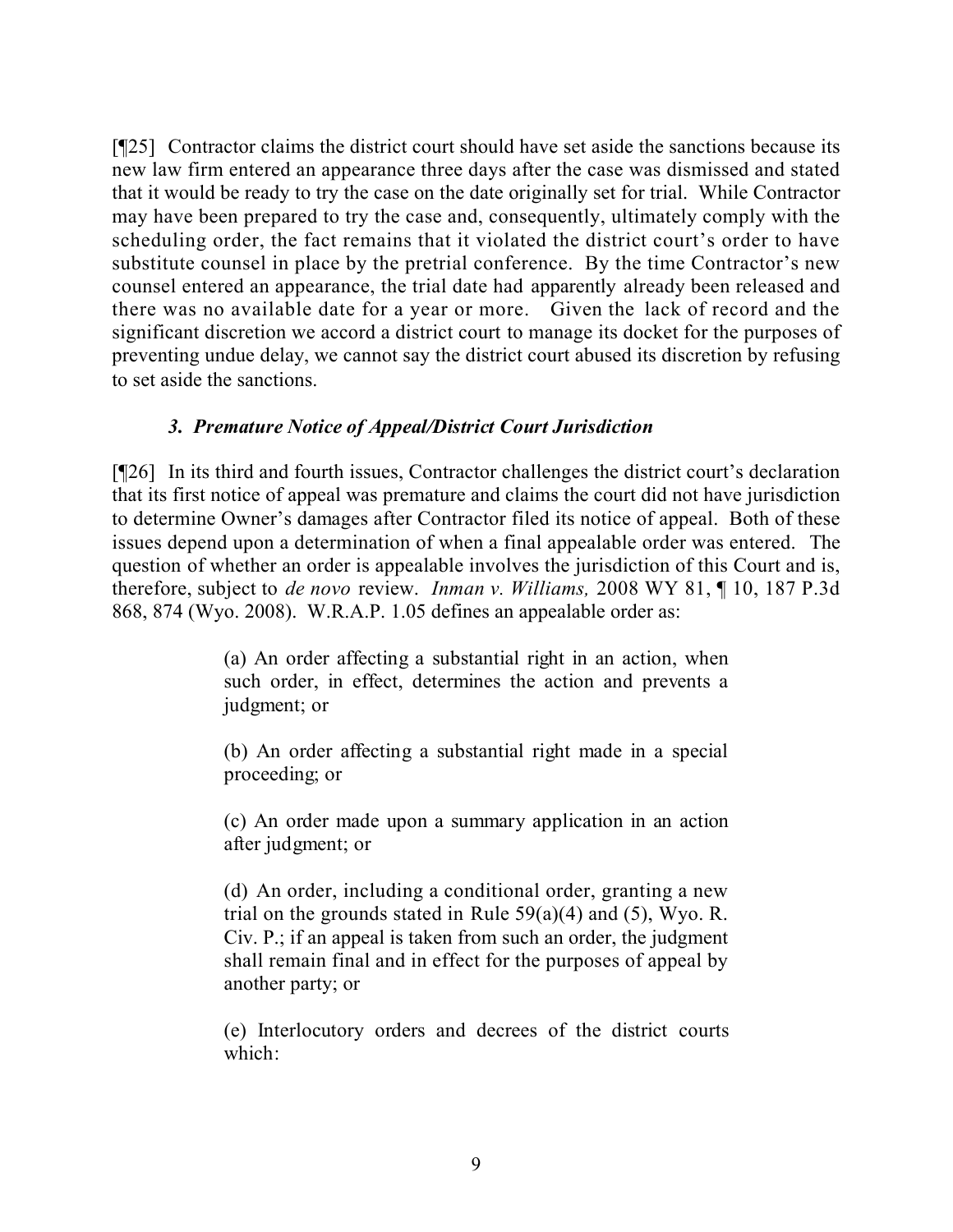(1) Grant, continue, or modify injunctions, or dissolve injunctions, or refuse to dissolve or modify injunctions; or

(2) Appoint receivers, or issue orders to wind up receiverships, or to take steps to accomplish the purposes thereof, such as directing sales or other disposition of property.

[¶27] In *Public Serv. Comm'n v. Lower Valley Power and Light, Inc.,* 608 P.2d 660, 661 (Wyo. 1980), we stated that an appealable order is "a judgment or order which determines the merits of the controversy and leaves nothing for future consideration." This is consistent with W.R.A.P. 1.05(a)'s definition of an appealable order as one which affects a substantial right and effectively determines the action. The district court's sanctions order specifically stated that a hearing would be set in the future to determine Owner's damages on its counterclaims. Thus, the sanctions order did not finally determine the merits of the controversy. In addition, the sanctions order was not made in a special proceeding, upon a summary application after judgment, or under W.R.C.P. 59 and, accordingly, did not fit the definition of an appealable order under W.R.A.P. 1.05 (b) through (d). There is, likewise, no argument that the sanctions order was an appealable interlocutory order under subsection (e). As such, the sanctions order was not appealable, and the district court had the right and responsibility to decide the damages issue to conclude the matter. The final appealable order in the district court proceeding was the judgment entered on September 19, 2011.

[¶28] We note, however, Contractor's position was not adversely affected by its early filing of the first notice of appeal. W.R.A.P. 2.04 states "[a] notice of appeal filed prematurely shall be treated as though filed on the same day as entry of the appealable order, provided it complies with Rule 2.07(a)." Once the final judgment was entered in September 2011, the first notice of appeal became operative and Contractor properly filed a second notice of appeal to include the final judgment as one of the orders being appealed. $^{2}$ 

# **4.** *Statement of the Evidence*

[¶29] After Contractor filed its first notice of appeal, it presented a statement of the evidence to the district court pursuant to W.R.A.P. 3.03 because the various hearings had not been reported. Owner objected to Contractor's statement as including information and arguments not discussed at the hearings. After entering judgment on the parties' damages stipulation, the district court informed Contractor that it had ten days to file a

 $\overline{a}$  $2$  Given our determination that the final order was the judgment entered in September 2011, we do not need to address Owner's claim that Contractor's motion to set aside sanctions did not toll the time for filing the first notice of appeal. *See, e.g*., *Plymale v. Donnelly,* 2006 WY 3, ¶¶ 5-9, 125 P.3d 1022, 1025 (Wyo. 2006).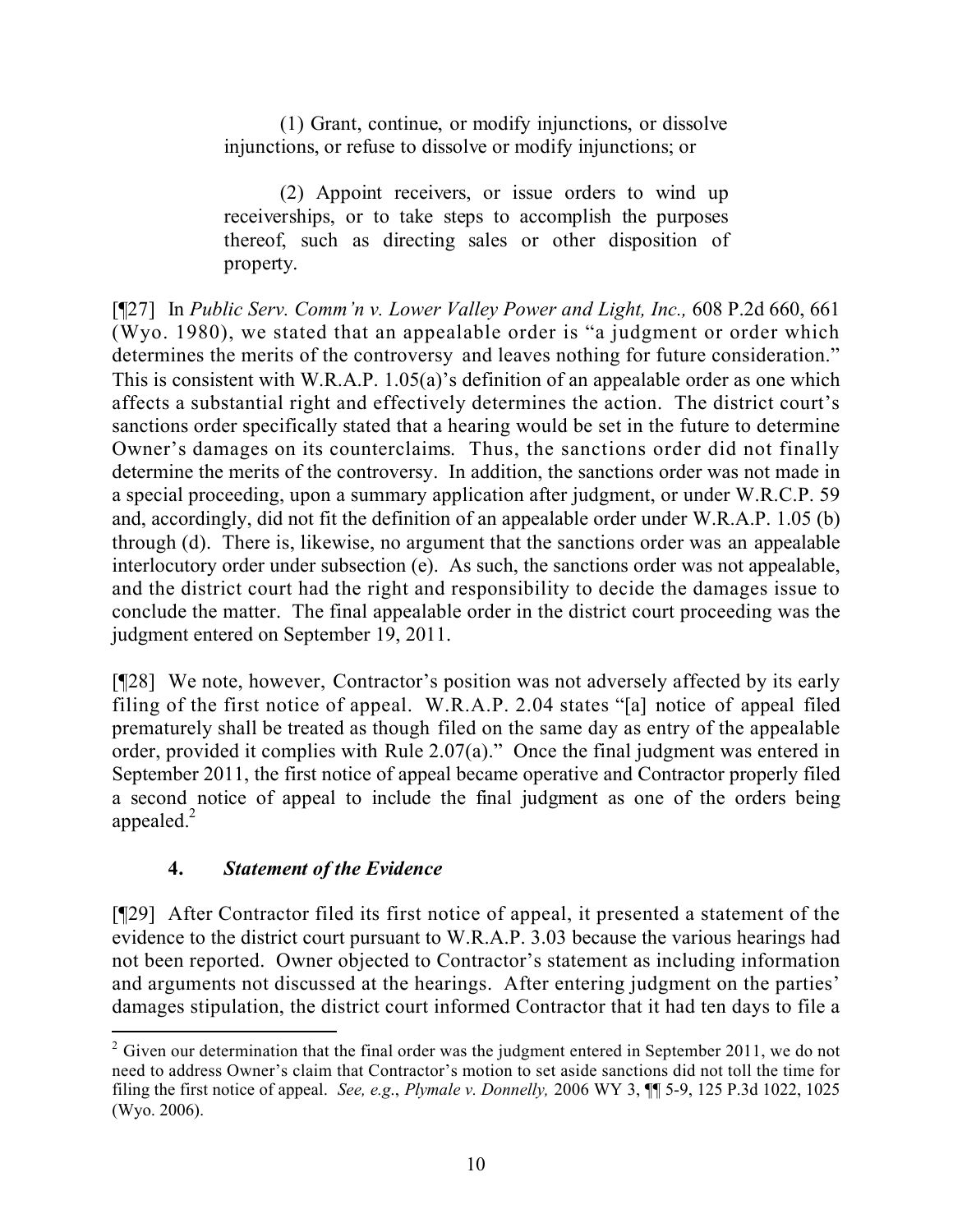supplement to its statement of the evidence and/or request a hearing. Contractor did not submit any additional information, and the district court entered an order striking Contractor's statement of the evidence, stating:

> 3. [Contractor's] Statement of the Evidence o[r] Proceedings filed on June 27, 2011 does not accurately reflect the unreported hearings in this matter and improperly attempts to establish an evidentiary record that was not presented to the trial court.

> 4. The Court's orders accurately reflect the status of the proceedings and record in this matter.

[¶30] W.R.A.P. 3.03 states:

If no report of the evidence or proceedings at a hearing or trial was made, or if a transcript is unavailable, appellant may prepare a statement of the evidence or proceedings from the best available means including appellant's recollection. The statement shall be filed and served on appellee within 35 days of the filing of the notice of appeal. Appellee may file and serve objections or propose amendments within 15 days after service. The trial court shall, within 10 days, enter its order settling and approving the statement of evidence, which shall be included by the clerk of the trial court in the record on appeal.

"It is within the district court's discretion whether to approve a statement pursuant to W.R.A.P. 3.03." *Jacobs v. Jacobs,* 895 P.2d 441, 444 (Wyo. 1995). Thus, we review the district court's decision for abuse of discretion.

[¶31] The purpose of the W.R.A.P. 3.03 procedure is to provide an *accurate* record of the evidence presented in the district court. *White v. Table Mountain Ranches Owners Assoc., Inc.,* 2006 WY 2, ¶ 8, 125 P.3d 1019, 1021 (Wyo. 2006). To that end, Rule 3.03 sets out a process whereby the appellant submits a statement of the evidence, the opposing party objects or proposes amendments, and the district court settles and approves the statement. In *TOC v. TND,* 2002 WY 76, ¶ 3, n. 1, 46 P.3d 863, 867, n. 1 (Wyo. 2002), we stated "W.R.A.P. 3.03 clearly requires trial court approval of a statement before it can properly be considered settled and become part of the record."

[¶32] The district court determined that Contractor's statement of the evidence did not accurately reflect the unreported hearings. Its orders which were already part of the record recounted the status of the proceedings. The determination that Contractor's